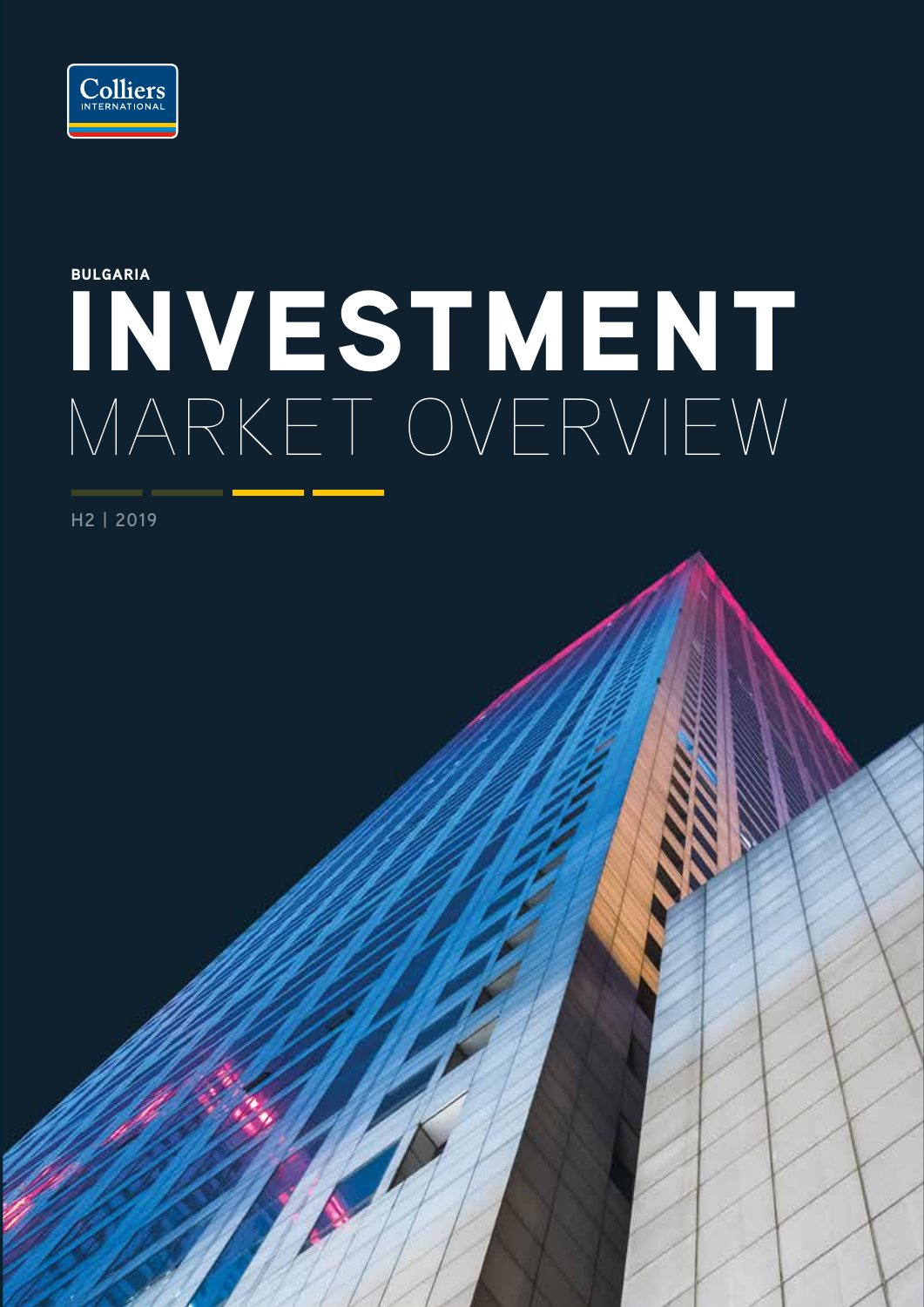FIG. 1: **TOTAL SALES TRANSACTIONS VOLUMES (MN EURO)**



#### FIG. 2: **ORIGIN OF INVESTMENTS (MN EUR)**





### FIG. 3: **TRANSACTIONS TYPE (MN EUR)**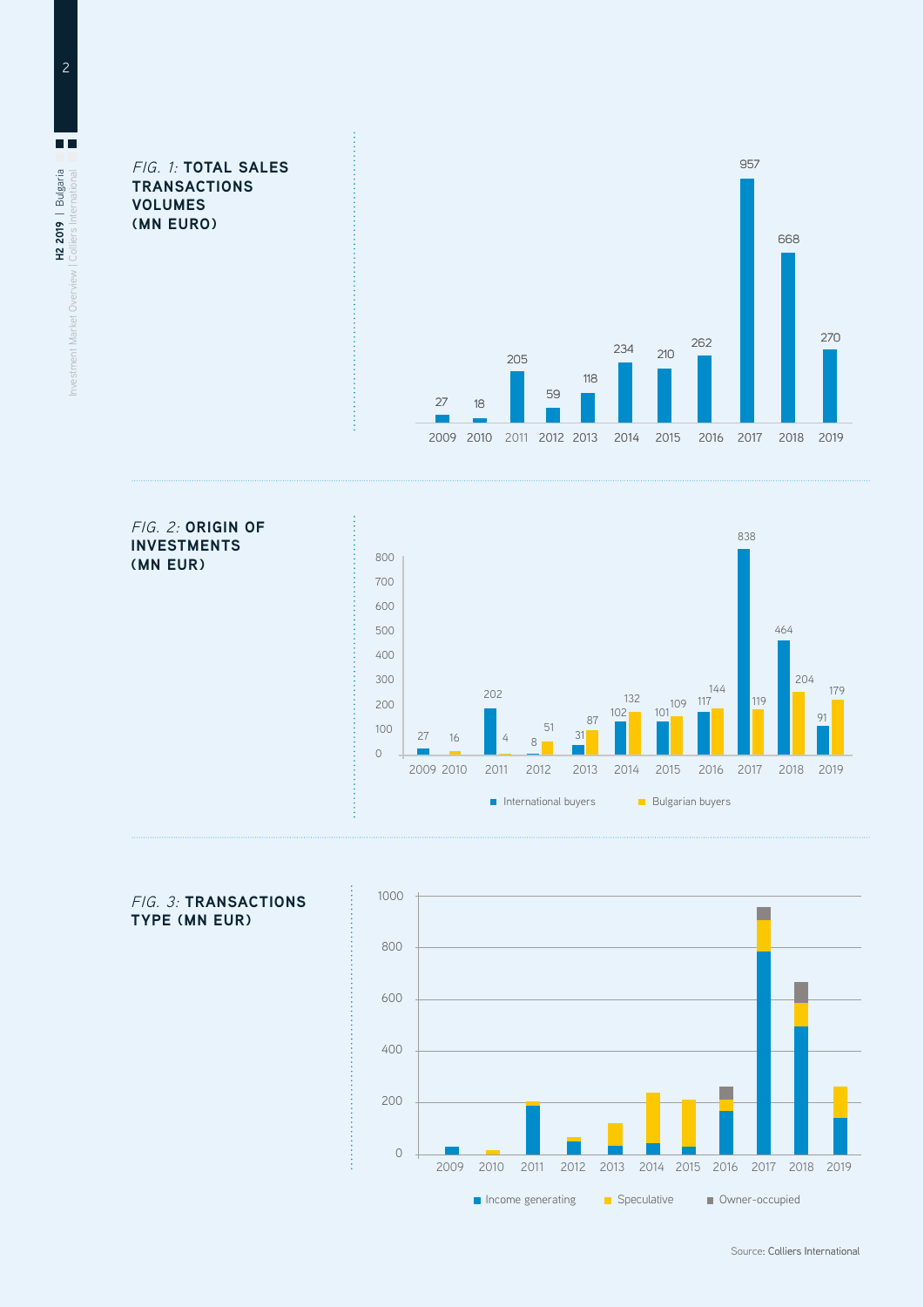## **INVESTMENT SALES TRANSACTIONS VOLUME DISTRIBUTION BY CITIES**



- The total value of investment transactions for the second half of 2019 was 103 mn euro, and for the whole year - 270 mn euro. (Fig. 1)
- 37% of the annual investment volume was generated by deals with development land, followed by office space (29%), hotels (15%), retail space (11%) etc.
- The dominant role of Bulgarian investors on the market continued in the second half of 2019. This trend remained valid for the entire year as well, with local buyers'

share of 66% versus 34% for the foreign ones. (Fig. 2)

- The share of income-generating assets in 2019 transactions was 54%. The remainder was distributed among deals for development land or for buildings that need to be completed, redeveloped or leased to occupiers. (Fig.3)
- Yields\* preserved stable levels in the three major real estate market segments – offices 8%, retail – 7.25% and industrial - 9.50%.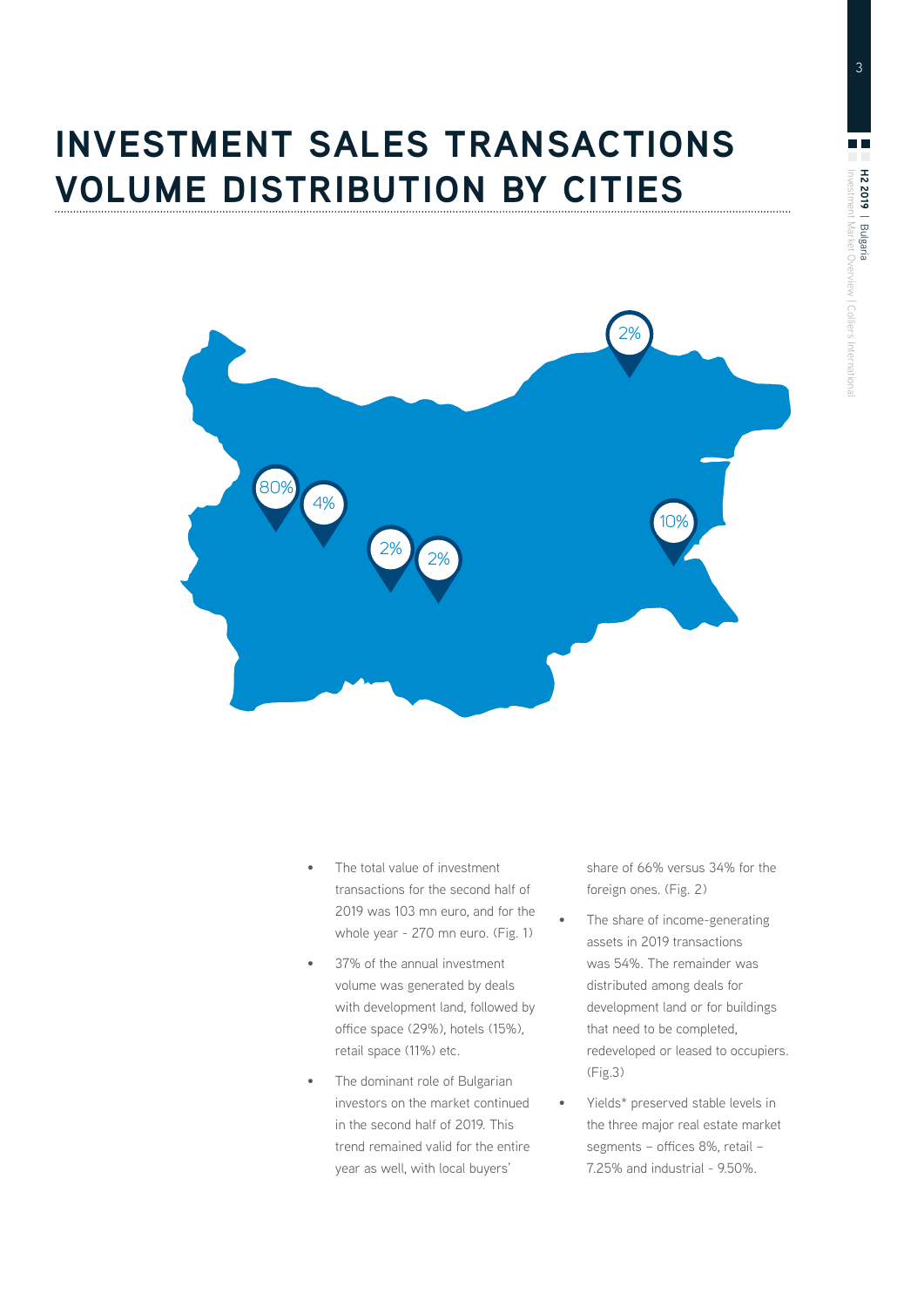### **FORECAST**

Investment volumes in 2020 will maintain levels similar to those in 2019. The main reasons are:

- Bulgarian buyers will continue to play a leading role in the market, as well as companies from Eastern Europe and Israel. This type of participants usually generates annual investment volumes between 200 and 300 mn euro;
- Saturation with projects under construction could encourage local investors, including institutional ones, to strengthen their expositions in income-generating properties;
- If Bulgaria started the procedure to join the European Monetary Union (ERM II) in 2020, this may lead to a higher credit rating and higher investment rates. Currently, the country's currency risk is low, but joining ERM II could be a positive prerequisite for improving the environment. Nevertheless, investment volumes are not expected to reach those of 2017 and 2018.

#### **Definitions:**

\*Gross initial yield: First years' headline rental income / Purchase price